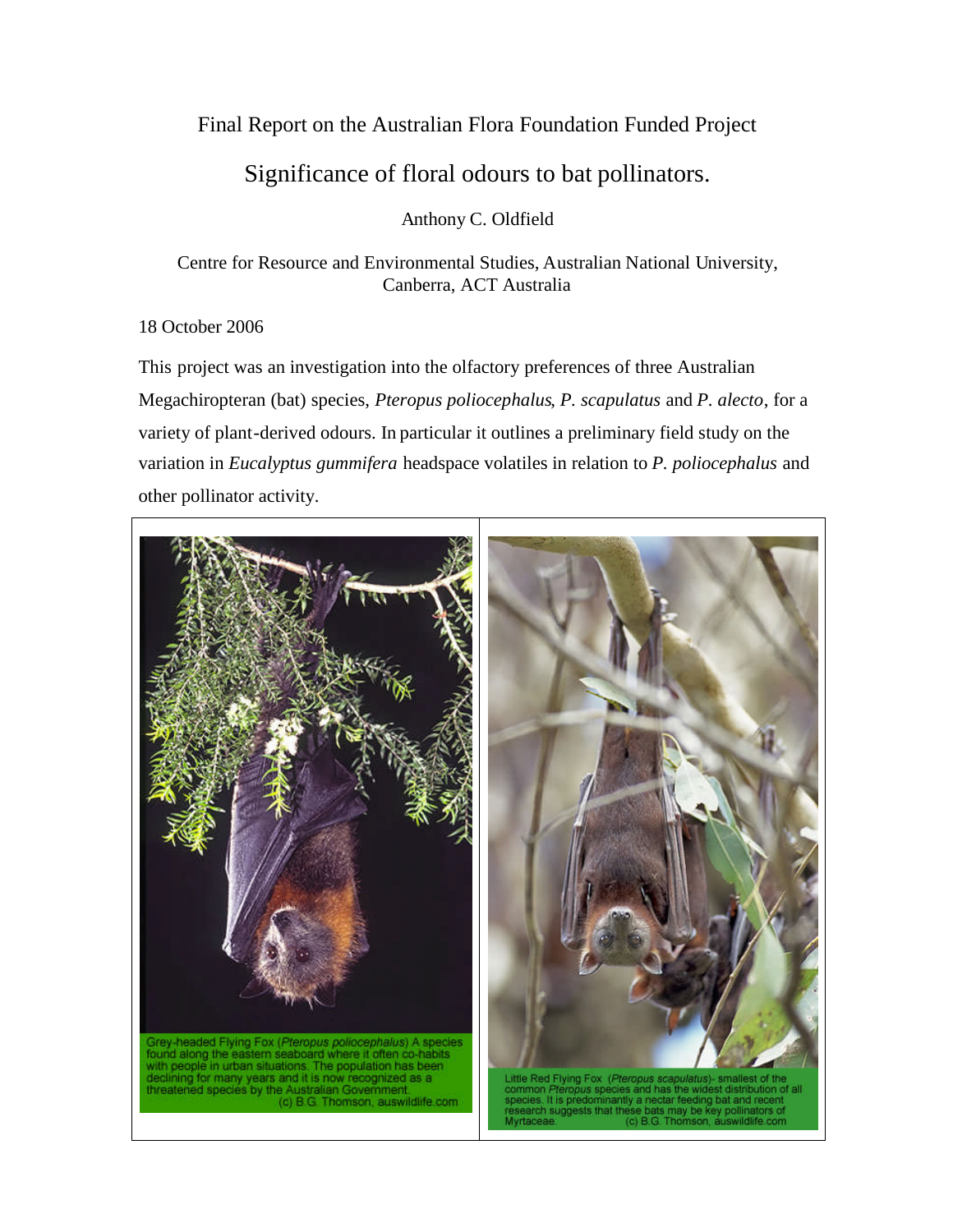Methodologies were devised for investigating odour preference behaviour, involving equipment design, development of new applications for existing statistical techniques for the analysis of preference data, and analysis of odorous headspace in test mixtures and from flowers in the field.

Initially, preliminary behavioural observations indicated that all three bat species exhibited positive approach behaviours in response to fruit-derived odours and that they responded both within and between species to different quantities of test odour, 0.5mL of test odour distillate at a decision distance of 125mm producing the optimal responses in *P. poliocephalus* and *P. scapulatus*, with *P. alecto* responding with equal intensity to all odour quantities. A common behavioural ethogram was devised for *Pteropus*, and applied to more detailed analyses of preference responses. These revealed that within each species, bats expressed different degrees of preference for different odours under controlled conditions. When odour preferences within a species were ranked on a decision axis, odour pairs with low separation values were more likely to change in rank position than those further apart. Thus not only was each species of bat able to detect fruit odours, but they could also discriminate between different odour types.

The existence of preference intransitivities in all three species indicated that these bats employ a comparative method of odour evaluation as opposed to an absolute utility method often described for foragers with transitive preferences. Thus for these bats the 'value' of odours is dependent upon the context within which the odour comparisons are made. Those odours with low levels of separation on the preference hierarchies were more frequently associated with preference intransistivities. Furthermore, the more generalist feeder *P. alecto* appeared to have the highest sensitivity to variation in odour concentrations, suggesting that dietary specialisation does not necessarily coincide with olfactory acuity.

These bats did not select odours on the basis of absolute concentration or intensity, but on qualitative characteristics. In addition, evidence from the field suggests that rhythmical variations in floral volatiles emissions from a bat-preferred flower, *E. gummifer*a, are correlated with bee activity, with bats working trees with significantly lower volatiles